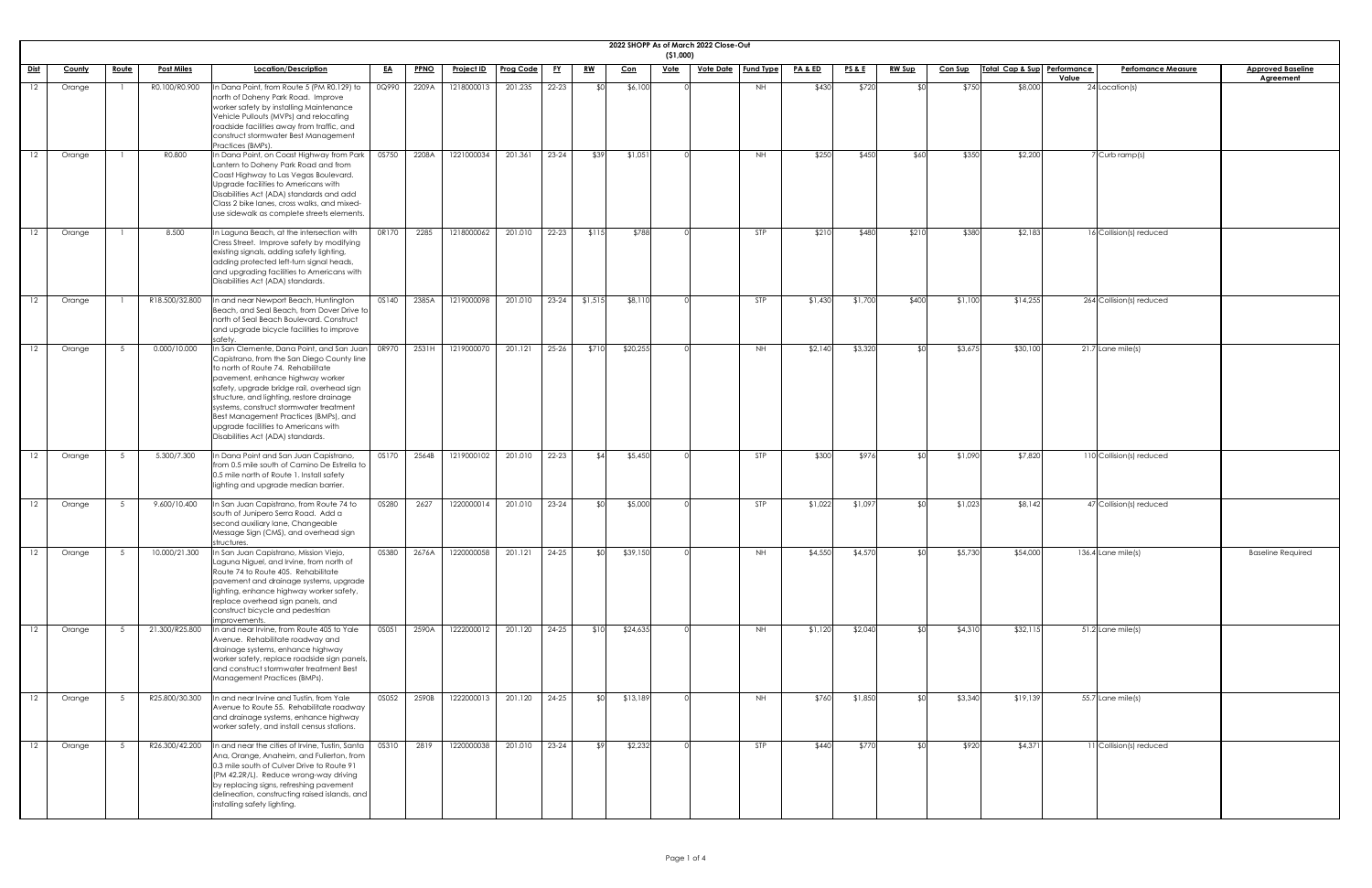|             |        |              |                   |                                                                                                                                                                                                                                                                                                                                                                                                                                    |              |             |                   |                  |           |             |            | (51,000)    | 2022 SHOPP As of March 2022 Close-Out |                  |                    |                 |               |                |                             |                                    |                          |
|-------------|--------|--------------|-------------------|------------------------------------------------------------------------------------------------------------------------------------------------------------------------------------------------------------------------------------------------------------------------------------------------------------------------------------------------------------------------------------------------------------------------------------|--------------|-------------|-------------------|------------------|-----------|-------------|------------|-------------|---------------------------------------|------------------|--------------------|-----------------|---------------|----------------|-----------------------------|------------------------------------|--------------------------|
| <u>Dist</u> | County | <u>Route</u> | <b>Post Miles</b> | Location/Description                                                                                                                                                                                                                                                                                                                                                                                                               | <u>EA</u>    | <b>PPNO</b> | <u>Project ID</u> | <b>Prog Code</b> | <u>FY</u> | <u>RW</u>   | <u>Con</u> | <u>Vote</u> | <u>Vote Date</u>                      | <b>Fund Type</b> | <b>PA &amp; ED</b> | <b>PS&amp;E</b> | <b>RW Sup</b> | <b>Con Sup</b> | Total Cap & Sup Performance | <b>Perfomance Measure</b><br>Value | <b>Approved Baseline</b> |
| 12          | Orange |              | 30.300/44.382     | In and near the cities of Tustin, Santa Ana,<br>Orange, Anaheim, Fullerton, and Buena<br>Park, from Route 55 to the Los Angeles<br>County line. Rehabilitate roadway and<br>drainage systems, upgrade guardrail and<br>pump plant, enhance highway worker<br>safety, replace overhead sign panels, and<br>upgrade facilities to Americans with<br>Disabilities Act (ADA) standards.                                                | 0S500        | 2834B       | 1220000081        | 201.120          | $25 - 26$ | \$4         | \$31,126   |             |                                       | NH               | \$2,680            | \$4,350         |               | \$5,080        | \$43,240                    | $150.9$ Lane mile(s)               | <b>Agreement</b>         |
| 12          | Orange |              | 33.700/35.400     | n and near the cities of Santa Ana and<br>Orange, from south of Route 22 to north of<br>The City Drive/State College Boulevard.<br>Upgrade signs and pavement delineation,<br>lengthen lane reduction to improve<br>merging, and install traffic count station.                                                                                                                                                                    | 0R750        | 2860F       | 1219000030        | 201.010          | $22 - 23$ | ⊀∩          | \$2,914    |             |                                       | STP              | \$339              | \$650           |               | \$740          | \$4,643                     | 71 Collision(s) reduced            |                          |
| 12          | Orange |              | 41.800            | In Fullerton, at the northbound offramp to<br>Magnolia Avenue. Install High Friction<br>Surface Treatment (HFST).                                                                                                                                                                                                                                                                                                                  | 0S390        | 2862G       | 1220000060        | 201.010          | $23 - 24$ | ዳበ          | \$487      |             |                                       | STP              | \$130              | \$306           |               | \$281          | \$1,204                     | 14 Collision(s) reduced            |                          |
| 12          | Orange | 22           | R0.900/R9.400     | In the cities of Garden Grove, Westminster,<br>and Orange, from Bolsa Chica Road to<br>Lewis Street. Install safety lighting and<br>upgrade median barrier, drainage systems,<br>and signs.                                                                                                                                                                                                                                        | <b>OS110</b> | 2869B       | 1219000091        | 201.010          | $23 - 24$ | \$12        | \$25,588   |             |                                       | STP              | \$2,240            | \$3,152         |               | \$5,096        | \$36,088                    | 515 Collision(s) reduced           |                          |
|             | Orange | 22           | R5.500            | In Garden Grove, on the westbound<br>onramp from Trask Avenue/Brookhurst<br>Street. Place High Friction Surface<br>Treatment (HFST), add pavement<br>delineation, and install concrete barrier.                                                                                                                                                                                                                                    | OR290        | 2916        | 1218000076        | 201.010          | $22 - 23$ | ያበ          | \$840      |             |                                       | STP              | \$311              | \$384           |               | \$412          | \$1,947                     | 15 Collision(s) reduced            |                          |
| 12          | Orange | 22           | R11.600/R12.500   | In the cities of Orange and Santa Ana, from<br>east of Parker Street to east of Cambridge<br>Street. Restripe lanes to provide for safer<br>merging, widen to extend auxiliary lane,<br>add and upgrade signs, and add safety<br>lighting.                                                                                                                                                                                         | OS190        | 2977        | 1219000104        | 201.010          | $23 - 24$ | \$0         | \$7,205    |             |                                       | <b>STP</b>       | \$1,417            | \$1,814         |               | \$1,933        | \$12,369                    | 156 Collision(s) reduced           |                          |
| 12          | Orange | 22           | R12.100/R13.164   | In and near the cities of Santa Ana and<br>Orange, from west of Cambridge Street to<br>Route 55; also at the Orange Maintenance<br>Station at 691 South Tustin Street. Upgrade<br>and install new Transportation<br>Management System (TMS) elements,<br>reconstruct buildings at the Orange<br>Maintenance Station, and construct<br>bicycle and pedestrian improvements.                                                         | 0S080        | 2982        | 1219000088        | 201.315          | $25 - 26$ | <b>\$01</b> | \$19,800   |             |                                       | RMRA             | \$1,383            | \$2,950         |               | \$3,450        | \$27,583                    | 13 Field element(s)                |                          |
| 12          | Orange | 39           | 12.200            | In Anaheim, at the intersection with Orange<br>Avenue. Upgrade traffic signals and<br>lighting.                                                                                                                                                                                                                                                                                                                                    | 0R740        | 3207        | 1219000028        | 201.010          | 22-23     | \$10        | \$818      |             |                                       | STP              | \$200              | \$450           | \$40          | \$385          | \$1,903                     | 31 Collision(s) reduced            |                          |
|             | Orange | 55           | 0.200/R17.800     | In Newport Beach, Costa Mesa, Santa Ana,<br>Tustin, Orange, and Anaheim, from Route 1<br>to Route 91. Rehabilitate pavement,<br>rehabilitate drainage, upgrade lighting,<br>rehabilitate bridge rail, rehabilitate<br>landscaping, upgrade Transportation<br>Management System (TMS) elements, add<br>bike and pedestrian improvements as<br>complete streets elements, and improve<br>highway worker safety.<br>(G13 Contingency) | 0R320        | 3402B       | 1218000078        | 201.121          | $23 - 24$ | \$61]       | SOI        |             |                                       | NH               | \$5,000            | \$7,900         |               | <b>\$0</b>     | \$12,961                    | $66.0$ Lane mile(s)                | <b>Baseline Required</b> |
| 12          | Orange | 55           | R5.900/R17.800    | In and near the cities of Costa Mesa, Santa<br>Ana, Tustin, Orange, and Anaheim, from<br>Route 405 to Route 91. Install safety lighting.                                                                                                                                                                                                                                                                                           | 0R670        | 2591        | 1219000014        | 201.010          | $23 - 24$ | \$17        | \$18,623   |             |                                       | STP              | \$1,000            | \$2,800         |               | \$3,000        | \$25,440                    | 605 Collision(s) reduced           |                          |
| 12          | Orange | 57           | 11.000/R22.600    | In and near the cities of Orange, Anaheim,<br>Placentia, Fullerton, and Brea, from south of<br>Chapman Avenue to the Los Angeles<br>County line (PM 11.0R/R22.551). Add safety<br>lighting, replace pavement delineation,<br>and add route shields.                                                                                                                                                                                | 0S330        | 3747B       | 1220000043        | 201.010          | 23-24     | \$4         | \$9,968    |             |                                       | <b>STP</b>       | \$1,120            | \$1,860         | \$66          | \$1,980        | \$14,998                    | 656 Collision(s) reduced           |                          |
| 12          | Orange | 57           | 12.300            | In Anaheim, at Stadium Overhead No. 55-<br>0399. Apply polyester concrete overlay to<br>bridge deck and repair spalls.<br>(Bridge Deck Preservation)                                                                                                                                                                                                                                                                               | OT120        | 3759A       | 1222000004        | 201.119          | 22-23     | <b>\$0</b>  | \$2,294    |             |                                       | RMRA             | \$171              | \$392           |               | \$720          | \$3,577                     | Bridge(s)                          |                          |

| <u>ine</u> |  |
|------------|--|
|            |  |
|            |  |
|            |  |
|            |  |
|            |  |
|            |  |
|            |  |
|            |  |
|            |  |
|            |  |
|            |  |
|            |  |
|            |  |
|            |  |
|            |  |
|            |  |
|            |  |
|            |  |
|            |  |
|            |  |
|            |  |
|            |  |
|            |  |
|            |  |
| d<br>ŕ     |  |
|            |  |
|            |  |
|            |  |
|            |  |
|            |  |
|            |  |
|            |  |
|            |  |
|            |  |
|            |  |
|            |  |
|            |  |
|            |  |
|            |  |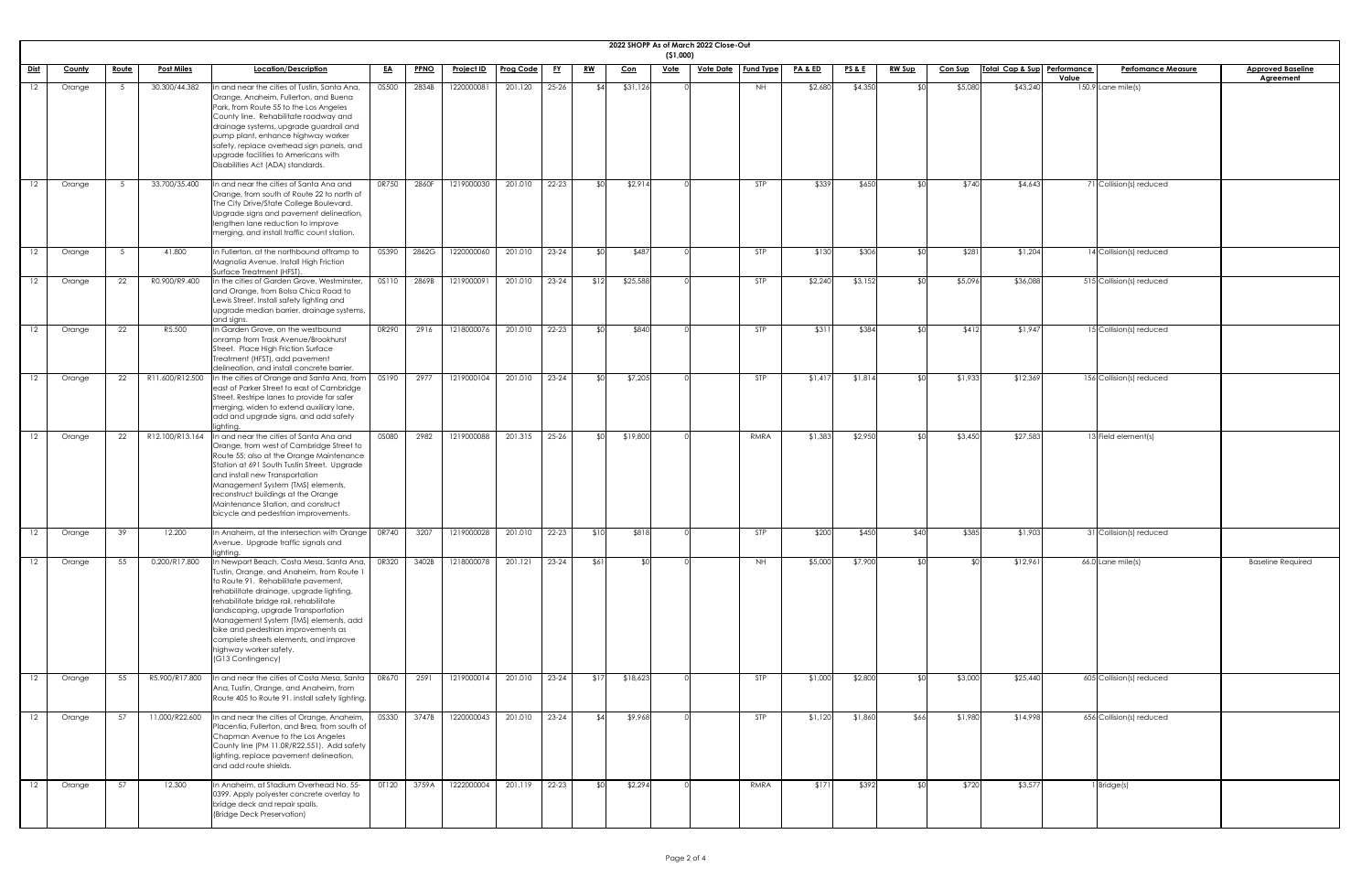|                 | 2022 SHOPP As of March 2022 Close-Out<br>(51,000) |              |                   |                                                                                                                                                                                                                                                                                                                                                                                                                                                                    |           |             |                   |           |           |                 |            |             |                  |                  |                    |                 |               |                |                             |       |                           |                                              |
|-----------------|---------------------------------------------------|--------------|-------------------|--------------------------------------------------------------------------------------------------------------------------------------------------------------------------------------------------------------------------------------------------------------------------------------------------------------------------------------------------------------------------------------------------------------------------------------------------------------------|-----------|-------------|-------------------|-----------|-----------|-----------------|------------|-------------|------------------|------------------|--------------------|-----------------|---------------|----------------|-----------------------------|-------|---------------------------|----------------------------------------------|
| <u>Dist</u>     | <u>County</u>                                     | <u>Route</u> | <b>Post Miles</b> | Location/Description                                                                                                                                                                                                                                                                                                                                                                                                                                               | <u>EA</u> | <b>PPNO</b> | <b>Project ID</b> | Prog Code | <u>EY</u> | <u>RW</u>       | <u>Con</u> | <u>Vote</u> | <u>Vote Date</u> | <b>Fund Type</b> | <u>PA &amp; ED</u> | <u>PS&amp;E</u> | <u>RW Sup</u> | <b>Con Sup</b> | Total Cap & Sup Performance | Value | <b>Perfomance Measure</b> | <b>Approved Baseline</b><br><b>Agreement</b> |
|                 | Orange                                            | 74           | 11.500/16.600     | In the Cleveland National Forest, from 0.9<br>mile west of San Juan Fire Station to the<br>Orange/Riverside County line. Mitigation<br>plant establishment and monitoring for EA<br>P030                                                                                                                                                                                                                                                                           | 0P031     | 4218B       | 1220000084        | 201.010   | 23-24     | ደበ              | \$800      |             |                  | STP              |                    | \$100           |               | \$600          | \$1,500                     |       | $0$ Collision(s) reduced  |                                              |
| $12 \,$         | Orange                                            | 90           | R5.300            | In Brea, at the intersection with the<br>southbound offramp from Route 57; also at<br>the intersection with Kraemer Boulevard<br>(PM 6.6). Upgrade traffic signals and<br>lighting.                                                                                                                                                                                                                                                                                | 0R920     | 4364        | 1219000054        | 201.010   | 22-23     | \$10            | \$1,193    |             |                  | STP              | \$376              | \$566           |               | \$619          | \$2,764                     |       | 54 Collision(s) reduced   |                                              |
| 12              | Orange                                            | 91           | R0.000/4.800      | In La Palma, Buena Park, Anaheim, and<br>Fullerton, from the Los Angeles County line<br>to Acacia Street; also in Los Angeles County<br>in the city of Los Angeles from 0.1 mile east<br>of Carmenita Road to the Orange County<br>line (PM R20.6/R20.7). Rehabilitate<br>pavement, rehabilitate culverts, upgrade<br>lighting, upgrade Transportation<br>Management System (TMS) elements and<br>make highway worker safety<br>improvements.<br>(G13 Contingency) | OR311     | 4506F       | 1220000021        | 201.121   | 23-24     | \$264           |            |             |                  | NH.              | \$2,150            | \$3,560         | \$474         | $\mathfrak{C}$ | \$6,448                     |       | 58.3 Lane mile(s)         | Jan-2022 / SHOPP-P-2122-04B                  |
| 12 <sup>2</sup> | Orange                                            | 91           | R0.800/R1.800     | In Buena Park, from Valley View Street to<br>Knott Avenue. Construct new overhead<br>sign structure with high-reflective sign<br>panels, replace existing sign panels, and<br>upgrade guardrail.                                                                                                                                                                                                                                                                   | 0R730     | 4507C       | 1219000029        | 201.010   | 22-23     | $\mathfrak{C}$  | \$1,310    |             |                  | <b>STP</b>       | \$410              | \$430           |               | \$560          | \$2,710                     |       | 230 Collision(s) reduced  |                                              |
|                 | Orange                                            | 91           | 4.800/6.400       | In Anaheim and Placentia, from Acacia<br>Street to La Palma Avenue. Rehabilitate<br>pavement, rehabilitate culverts, upgrade<br>lighting, upgrade Transportation<br>Management System (TMS) elements and<br>make highway worker safety<br>improvements.<br>(G13 Contingency)                                                                                                                                                                                       | OR312     | 4506G       | 1220000022        | 201.121   | $23 - 24$ | ⊄∩              |            |             |                  | NH.              | \$885              | \$1,600         | \$20          | ⊄∩             | \$2,505                     |       | 13.6 Lane mile(s)         |                                              |
|                 | Orange                                            | 91           | 6.400/R9.200      | In and near Anaheim, from La Palma<br>Avenue to Route 55. Rehabilitate<br>pavement, rehabilitate culverts, upgrade<br>lighting, upgrade Transportation<br>Management System (TMS) elements and<br>make highway worker safety<br>improvements.<br>(G13 Contingency)                                                                                                                                                                                                 | OR313     | 4506H       | 1220000025        | 201.121   | $23 - 24$ | $\sqrt{2}$      | − ⊄∩       |             |                  | NH.              | \$2,070            | \$2,660         | \$20          | ו∩⊅            | \$4,759                     |       | 18.9 Lane mile(s)         | Oct-2021 / SHOPP-P-2122-02B                  |
| 12              | Orange                                            | 91           | R9.200/R10.800    | In Anaheim, from Route 55 to 0.7 mile west<br>of Route 90. Upgrade Transportation<br>Management System (TMS) elements,<br>upgrade lighting, and make highway<br>worker safety improvements.<br>(G13 Contingency)                                                                                                                                                                                                                                                   | OR314     | 45061       | 1220000026        | 201.315   | 23-24     | ∣4.4            | _ ⊄∩       |             |                  | RMRA             | \$430              | \$550           | \$20          | ו∩⊅            | \$1,004                     |       | 14 Field element(s)       |                                              |
|                 | Orange                                            | - 91         | R10.800/R18.900   | In Anaheim, from 0.7 mile west of Route 90<br>to Riverside County line (PM 18.905).<br>Upgrade Transportation Management<br>System (TMS) elements, rehabilitate culverts,<br>upgrade lighting, and make highway<br>worker safety improvements.<br>(G13 Contingency)                                                                                                                                                                                                | OR315     | 4506J       | 1220000027        | 201.315   | 23-24     | \$668           | -\$01      |             |                  | RMRA             | \$750              | \$1,080         | \$20          | ו∩⊅            | \$2,518                     |       | 78 Field element(s)       |                                              |
| 12 <sup>2</sup> | Orange                                            | 241          | 14.500/25.700     | In Rancho Santa Margarita, Mission Viejo,<br>Lake Forest, and Irvine, from Oso Parkway<br>(PM 14.545) to 0.7 mile north of Portola<br>Parkway. Rehabilitate Trabuco Creek<br>Bridge No. 55-0700R/L, upgrade<br>Transportation Management System (TMS)<br>elements, upgrade safety devices, and<br>improve highway worker safety.                                                                                                                                   | 0Q980     | 3102A       | 1218000011        | 201.110   | $22 - 23$ | SO <sub>1</sub> | \$16,583   |             |                  | RMRA             | \$1,641            | \$2,954         |               | \$2,900        | \$24,078                    |       | $2$ Bridge $(s)$          |                                              |
| 12              | Orange                                            | 241          | 33.600/38.700     | In and near Anaheim, from 1.1 miles north<br>of Santiago Canyon Road to south of Route<br>91. Reconstruct fire damaged timber<br>wildlife escape ramps (Jump Out Ramps -<br>JORs) with steel soldier pile retaining walls<br>and replace chain link fencing.                                                                                                                                                                                                       | OS150     | 5505B       | 1219000099        | 201.131   | 22-23     | SO <sub>1</sub> | \$8,324    |             |                  | <b>NH</b>        | \$900              | \$1,550         |               | \$1,400        | \$12,174                    |       | 26 Location(s)            |                                              |

| $\overline{\text{ne}}$ |  |
|------------------------|--|
|                        |  |
|                        |  |
|                        |  |
|                        |  |
|                        |  |
| $\frac{122 - 04B}{2}$  |  |
|                        |  |
|                        |  |
|                        |  |
|                        |  |
|                        |  |
|                        |  |
|                        |  |
|                        |  |
|                        |  |
|                        |  |
|                        |  |
| 122-02B                |  |
|                        |  |
|                        |  |
|                        |  |
|                        |  |
|                        |  |
|                        |  |
|                        |  |
|                        |  |
|                        |  |
|                        |  |
|                        |  |
|                        |  |
|                        |  |
|                        |  |
|                        |  |
|                        |  |
|                        |  |
|                        |  |